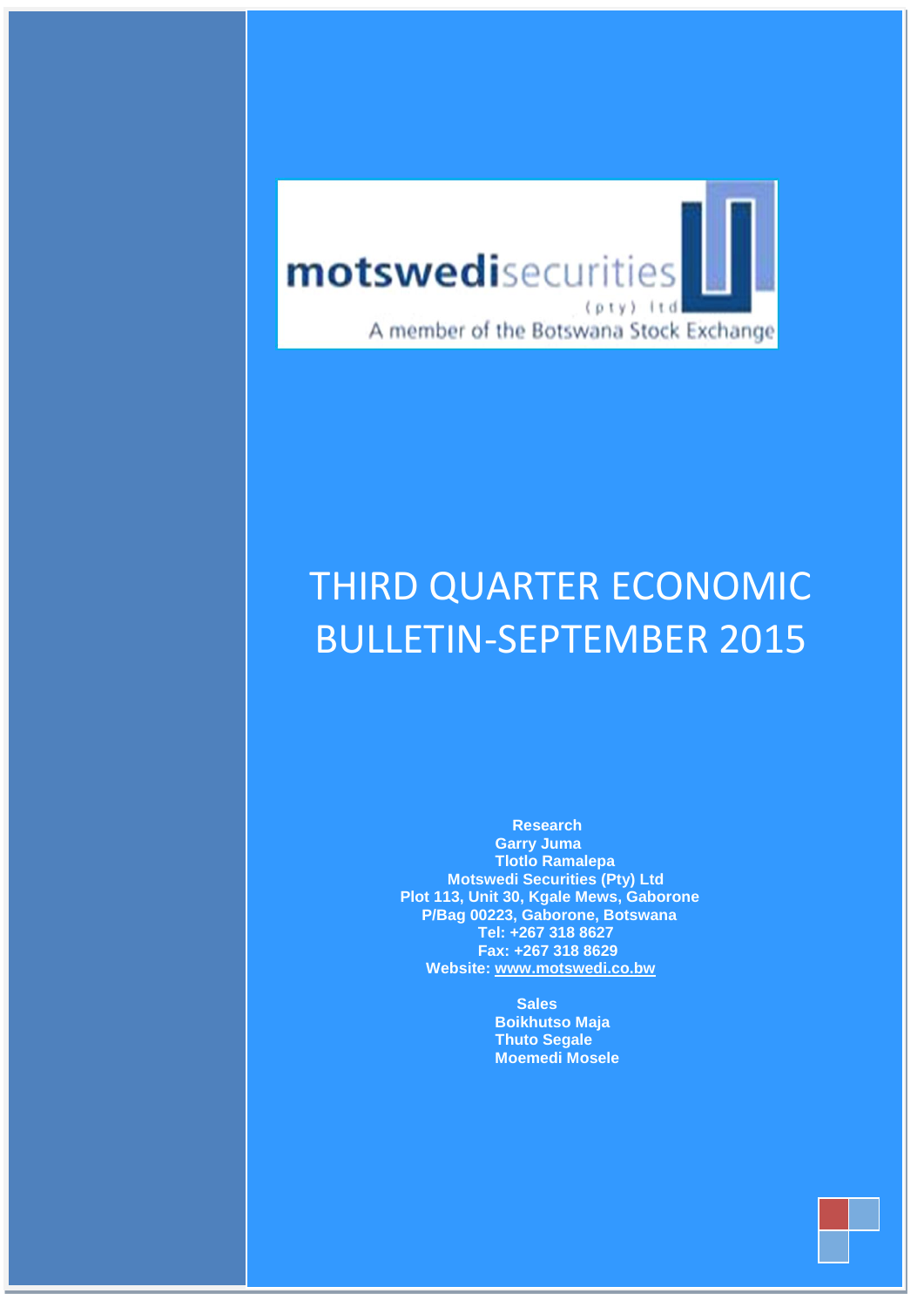

#### **1.0. Mining sector tumbled by 8% y/y...**

Real GDP grew by 2.5% y/y during the 2<sup>nd</sup> quarter of 2015 as shown by data from Statistics Botswana. The subdued growth was led by the mining sector which reduced by 8%y/y as compared to the revised 1.2%y/y growth achieved during the prior quarter. The Water and Electricity also tumbled, by 41%, from -1.7%y/y registered during q1 2015. However on a positive note, the Finance & Business Services sector grew by 5.8%y/y while the tourism sector posted a 6.9%y/y growth y/y as compared to 6.4%y/y achieved during the previous quarter.

Meanwhile, real exports declined by 4.3% as compared to a huge 46% surge during q2 2014 while imports on the other hand increased by 6.3%; against 19.5% posted during 2<sup>nd</sup> quarter of the previous year.



*Source: Statistics Botswana, Motswedi Securities* 

The slowdown in economic growth during the quarter was mainly led by the mining sector (which is the largest contributor by 22%) as it plummeted by 8% due to a 5.7% decline in diamond output while copper/nickel languished by 12.9% following the closure of Boseto mine. The persistent slowdown of the Water and Electricity sector, reflects supply

constraints and the escalating domestic demand. Our expectations going forward is for domestic growth to remain subdued, tracking the global fragile outlook which presents potential threat to our diamond revenues. The tourism sector which is the 2 nd largest contributor to our economy could also come under pressure as the Eurozone economy is yet to recover from the Greece financial crisis.

All attention is now fixed on the much talked about Economic Stimulus Package for the local economy which is widely expected to be a game changer to the country's economy. However, without much information about its size, the exact type of projects to be implemented and the time frame, it is very difficult to ascertain how effective it will be to resuscitate the fragile economy.

#### **2.0. Developed Economies Overview…**

#### **US Labor Market gaining traction…**

The 5 year US quantitative easing scheme (which was ended during October 2014) had buoyed the US economy as we saw unemployment rate declining from levels above 8% (during 2013) to 5% in October 2015. Consequently, the dollar also, gained momentum against most of its major trading peers. A resilient US economy is a positive development for global growth and emerging markets. However, a stronger greenback going forward could impair demand from heavy commodity consumers such as China and Japan, among others, as commodities are mainly dollar-priced. With the US inflation rate currently at critical deflationary levels, we expect the Fed to be cautious and take a dovish stance; monitoring the global outlook led by the slowdown in China. We are likely to see US interest rate flat (near

 $\mathfrak{D}$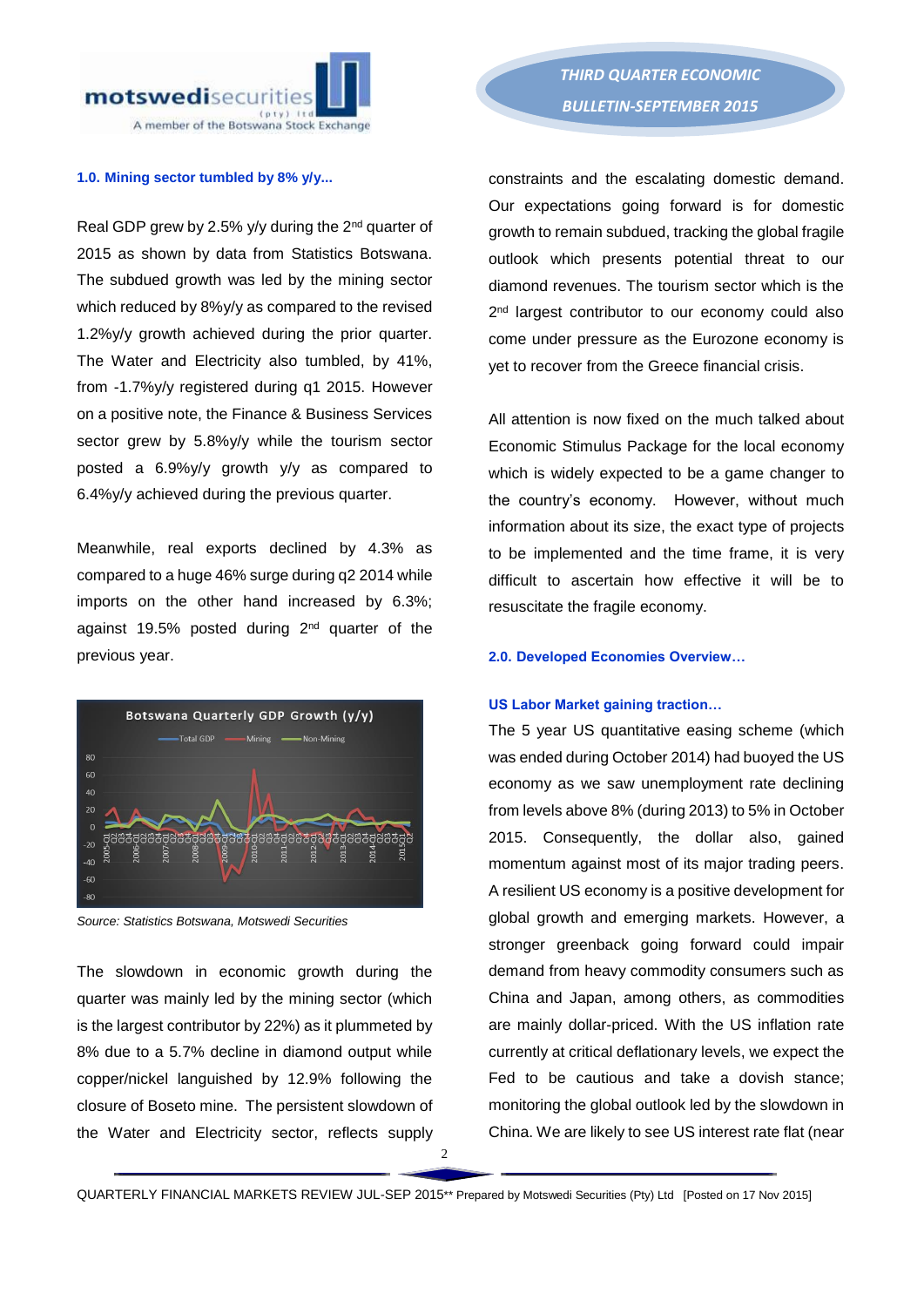

zero) until the end of the year, although we cannot rule out a lift off given the huge resilience of the US labor market.



*Source: US Labour Department* 

#### **PBOC devalues the yuan to spur growth…**

In China growth has been subdued at the back of dispiriting manufacturing activity, causing GDP to be flat and sluggish growth in trade activity. During midquarter, the People Bank of China (PBOC) attempted to steer economic activity by devaluing the yuan after trade data trailed market expectations. The response was mixed as market interpreted it as a spike to potential currency wars, raising expectations that other countries could take the equivalent stance in order to be price competitive in the trade market. Although there were mixed economic data which mainly pointed out to a slowdown in the 2<sup>nd</sup> largest world economy, GDP numbers for q3 2015 came in at 6.9% slightly higher than market anticipations. Going forward, as long as growth remains fragile, we feel emerging markets (SA inclusive) are at stake, hence the slowdown could be detrimental to their growth in a form of supressed trade revenues, depreciation of emerging markets currencies, imported inflation mainly from a stronger greenback (just to mention a few), which

*THIRD QUARTER ECONOMIC BULLETIN-SEPTEMBER 2015* 

could also have a negative impact to our local economy.

#### **ECB initiate QE to buoy the economy…**

In Europe, the picture was not in any positive way better than in China. This was mainly due to worries of a Greece default, after it missed its debt repayment deadline to the IMF during the quarter. The Greece banking sector was the following victim as banks had to shut to prevent an overrun, though investors had already pulled out most of their deposits. Meanwhile the "paymaster"; Germany bond yields came under pressure as investor confidence dropped at the back of the Volkswagen turmoil which raised concerns about future exports. However, the Eurozone economy has been struggling with deflationary pressures, alarming policymakers that "more stimulus could be needed". We believe the €60bn quantitative easing scheme should aid the economy in the long term though recovery could drag as well, on attempts to recapitalize the banking space which was hardly hit by the Greece financial turmoil. Potential credit downgrades could also lead to increased cost of borrowing for some of the nations within the EU and ultimately affecting the euro and the economy at large, of which (as a major diamond exporter) we should be on the lookout.

#### **3.0. Botswana Inflation decline below target range…**

Botswana inflation ended q3 at 2.9%; a 0.2 percentage points decline from the prior quarter as shown by data from Statistics Botswana. The decline was mainly attributable to the decrease from the Transport sector as it overshadowed increases from

QUARTERLY FINANCIAL MARKETS REVIEW JUL-SEP 2015\*\* Prepared by Motswedi Securities (Pty) Ltd [Posted on 17 Nov 2015]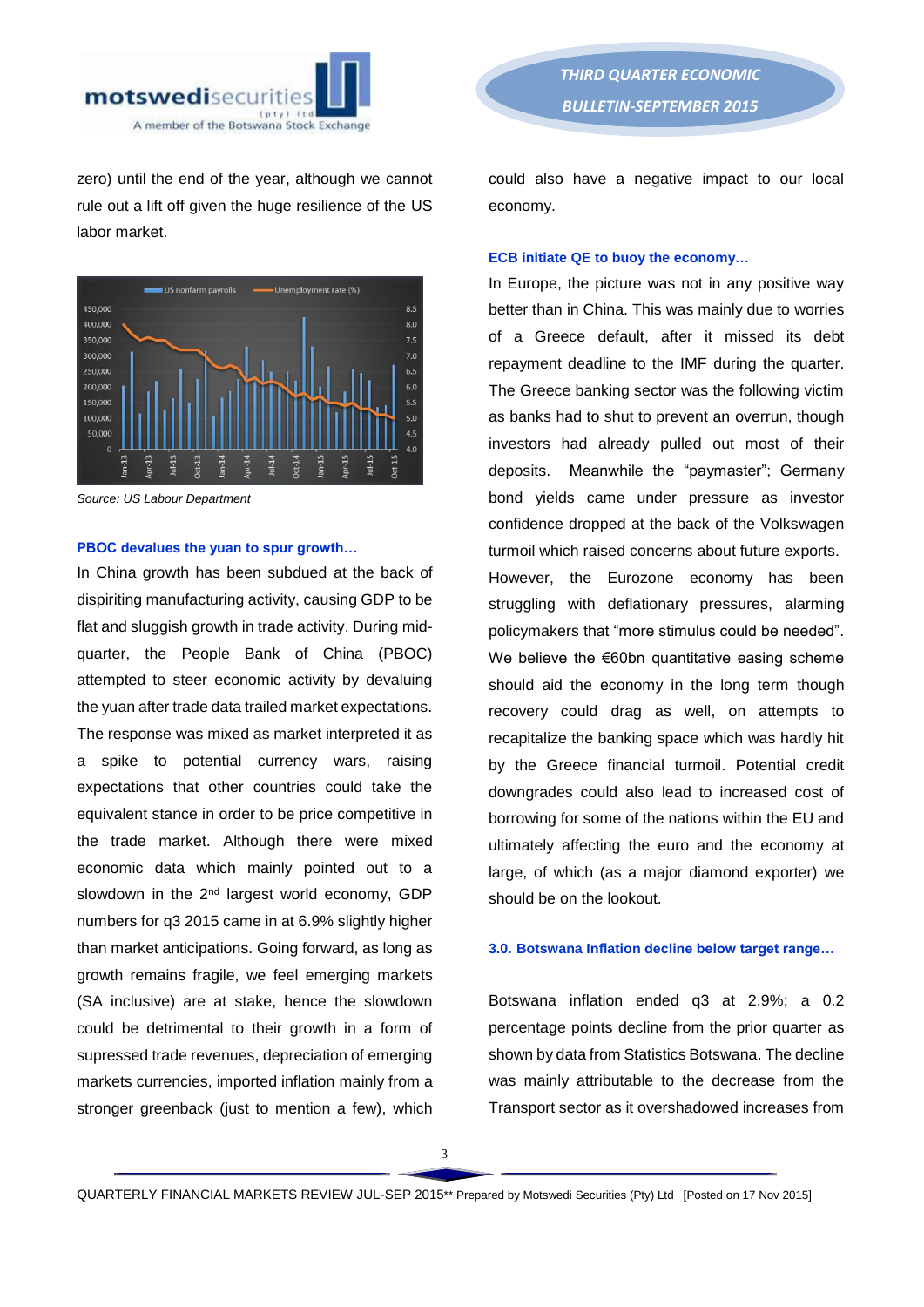

Housing, Water, Electricity, Gas & Other Fuels group.

The decline of inflation below the central bank target range of 3-6% was in line with expectation following the recent cut in local fuel prices. We still expect inflation to tick up slightly above 3% as we cannot rule out base effects from the previous year. Although a stronger pula has been keeping upward inflationary pressures from SA on check, threat remains, as the rand struggles to break through the R13/\$ band (as it even breached R14/\$ mark during q3), posing more imported inflationary pressures to SA economy.



*Source: Statistics Botswana, Motswedi Securities*

#### **Interest rates outlook…**

We revise our interest rate forecast due to recent significant changes of factors such as huge decline in GDP numbers and the downward trend of inflation, though we still remain of the view that further rate cuts would be a hard pill to swallow by the banks. Margins will absolutely come under pressure and deposits growth as well. Going forward we could have another rate cut before the end of the year, in order to stimulate growth, given the lacklustre GDP numbers for q2 2015. Although

*THIRD QUARTER ECONOMIC BULLETIN-SEPTEMBER 2015* 

the credit growth trends have been sluggish, we believe lower interest rate impact would be fruitful not necessarily now but in the longer term and we should see some credit extension to the private sector. Credit growth to the private sector slowed from 2.9% y/y in July to 0.4% y/y in August while household credit growth remained unchanged at 11.2% y/y during the same month. Total credit growth was at 7.2% in August, from 7.6% in July 2015. We believe the irony of the declining trend could be attributable to borrowers' credit capacity deteriorating and hence the slow growth in credit extension to the households and the private sector as well.



*Source: Bank of Botswana, Motswedi Securities* 

Closer to home, seems like SA economy has more troubles due to the rand which has been losing ground to the greenback at the back of resurgent US labour market and slow GDP growth and mining sector. SA inflation has remained on the top end of the 3-6% SARB target range while GDP for q2 slowed to 1.2% y/y. In light of these factors, we expect SARB to remain hawkish, possibly increasing rates further above the current 6% in order to try curb further weakening of the rand.

QUARTERLY FINANCIAL MARKETS REVIEW JUL-SEP 2015\*\* Prepared by Motswedi Securities (Pty) Ltd [Posted on 17 Nov 2015]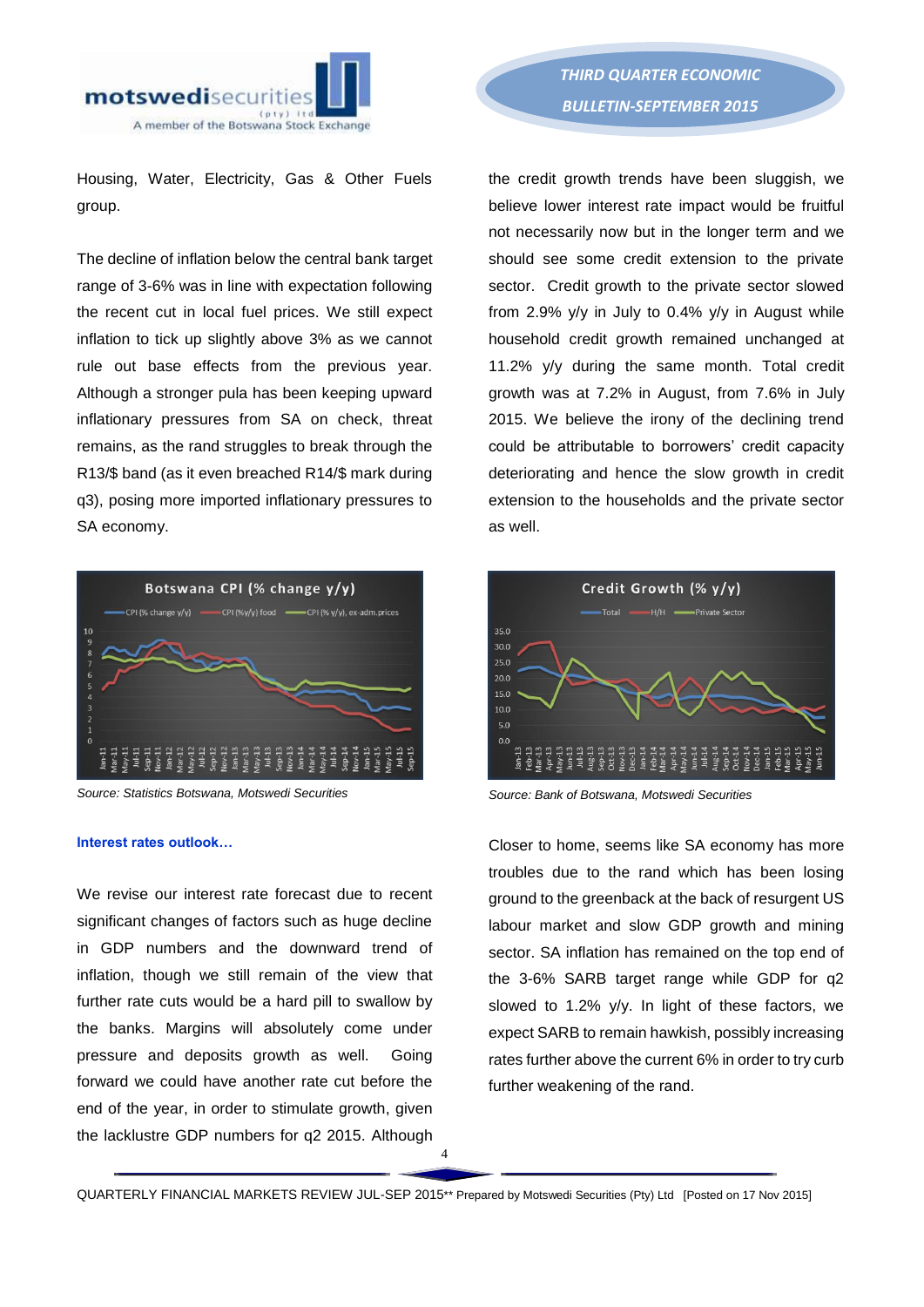

#### **4.0. Profit taking hit the domestic board...**

The third quarter was somewhat low spirited, as there was a lot of profit taking and risk aversion towards the banking space. Hopefully this would create significant dips and offer potential investors buying opportunities next year! Nevertheless, there was quite numerous and exciting developments, such as BIHL planned acquisition, Letshego upping its stake in the Tanzanian business and RDCP rights issue.

The volumes were not so alarming, as 151mn shares were traded, significantly lower than the 241mn shares exchanged during q2 while turnover was somewhat higher reflecting frequent trading of the large-priced counters such as Sefalana and BIHL. During q3 the turnover recorded was P707mn, lower than the P944.8mn registered during the 2<sup>nd</sup> quarter of the year.



*Source: Motswedi Securities, BSE* 

After so many quarters seeing Letshego being the most traded counter, Choppies took over to be the most traded stock during the quarter under review as the listing on the Johannesburg Stock Exchange further enhanced its trading. The retail giant traded about 47.7% of the total 707mn trades while Letshego exchanged 22.2% followed by Turnstar with 7%.



*Source: Motswedi Securities, BSE* 

On average Choppies was trading 1.16mn shares on a daily basis while Letshego recorded just around 500,000 daily average. In total the daily average traded volumes for the quarter were 2.4mn as compared to the 3.6mn average for q2 2015.

| <b>Counter</b>   | <b>Volumes</b><br><b>Traded</b> | <b>Daily Average</b><br>volumes |  |
|------------------|---------------------------------|---------------------------------|--|
| <b>CHOPPIES</b>  | 72,149,260                      | 1,163,698                       |  |
| <b>LETSHEGO</b>  | 33,632,986                      | 542,468                         |  |
| <b>TURNSTAR</b>  | 11,663,909                      | 188,128                         |  |
| <b>FNBB</b>      | 7,529,809                       | 121,449                         |  |
| <b>IMARA</b>     | 6894386                         | 111,200                         |  |
| <b>BARCLAYS</b>  | 3,261,250                       | 52,601                          |  |
| <b>SHUMBA</b>    | 3226760                         | 52,045                          |  |
| <b>SEFALANA</b>  | 2,625,658                       | 42,349                          |  |
| <b>STANCHART</b> | 1,473,961                       | 23,774                          |  |
| <b>SECHABA</b>   | 1,304,789                       | 21,045                          |  |

*Source: Motswedi Securities, BSE* 

Due to the huge profit taking, the last 2 months of the quarter in retrospect ended the DCI in red territory, with the last month of the quarter recording a major dip of -2.5%.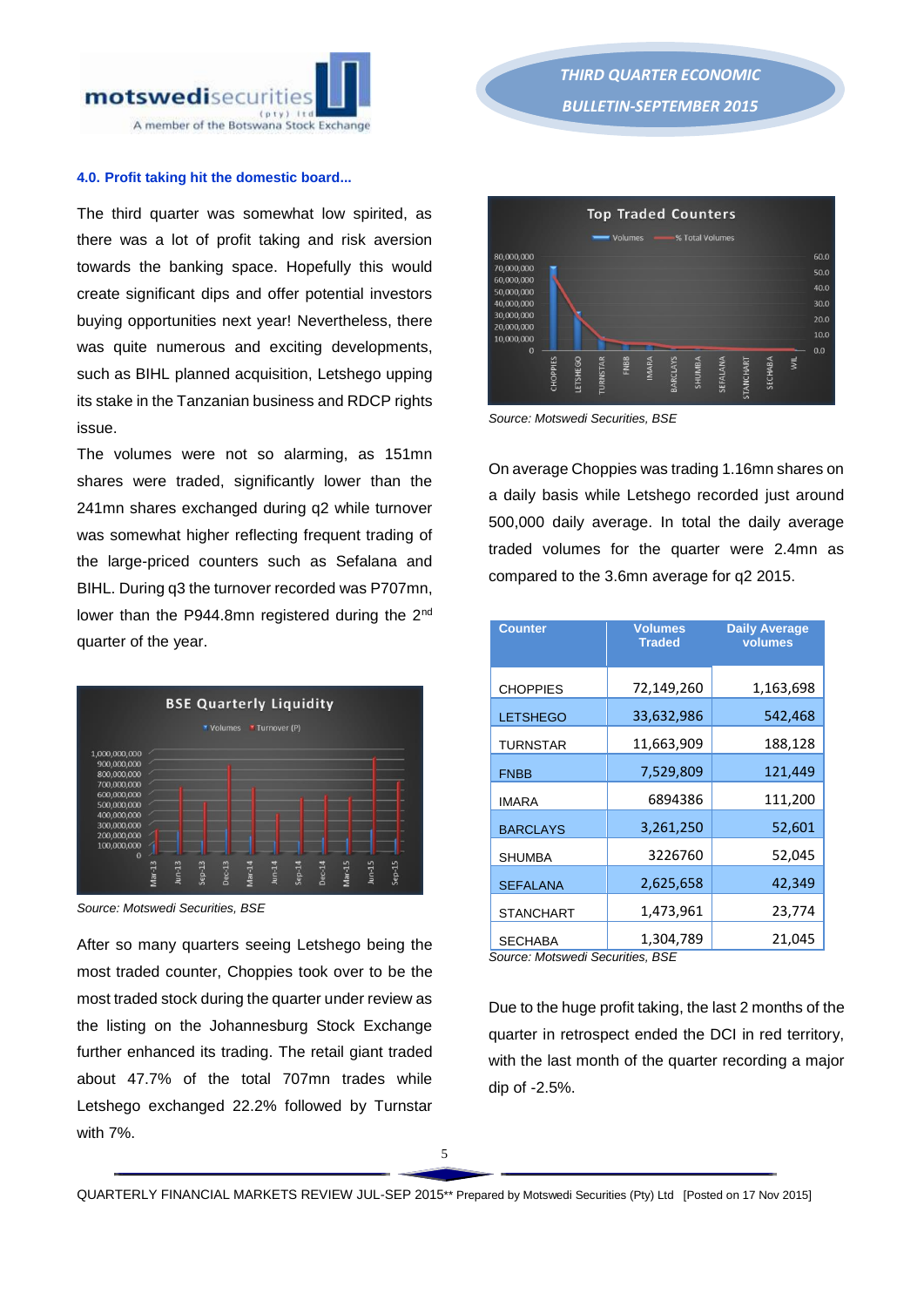



*Source: Motswedi Securities, BSE* 

As a result of the negative return for the last 2 months, the DCI lost 0.6% as compared to a 10.3% return registered during the 2<sup>nd</sup> quarter of the year.



*Source: Motswedi Securities, BSE*

Despite the downtrend of the DCI during the quarter, over 60% of the domestic counters closed on the positive territory.

#### **Top movers**





*THIRD QUARTER ECONOMIC BULLETIN-SEPTEMBER 2015* 

Chobe was the largest gainer as it soared by 14.8%, extending its year to date to over 50%. Meanwhile, the property counters had a fantastic quarter as they all closed on a positive footing with Turnstar being the 2<sup>nd</sup> largest gainer on the main board. Sefalana also pocketed huge gains following its acquisition of a UHT plant from a third party which is expected to assist in the production of milk and other beverages. BIHL was on an uptrend as well, following their HY results which were characterized by a 32% surge in net premiums at the back of a very challenging environment reflected by declining trend of market share. The insurance giant was also buoyed by news that it is planning to acquire a 25% stake in Nico, which has a general insurance, life insurance and pensions business as well as banking and asset management. Nico has operations in Malawi, Mozambique and Tanzania.

# **QUARTERLY MOVERS**

| <b>Counter</b>                   | Price (t)<br>29 Sep<br>15 | Price (t)<br>30 Jun<br>15 | Q/Q<br><b>Change</b><br>(%) | <b>YTD</b><br><b>Return</b><br>(%) |
|----------------------------------|---------------------------|---------------------------|-----------------------------|------------------------------------|
| <b>CHOBE</b>                     | 652                       | 568                       | $+14.8$                     | $+52.7$                            |
| <b>TURNSTAR</b>                  | 297                       | 260                       | $+14.2$                     | +42.8                              |
| <b>SEFALANA</b>                  | 1,300                     | 1,195                     | $+8.8$                      | $+40.8$                            |
| <b>CRESTA</b>                    | 102                       | 95                        | $+7.4$                      | $+14.6$                            |
| <b>BIHL</b>                      | 1,476                     | 1,381                     | $+6.9$                      | $+28.2$                            |
| <b>FSG</b>                       | 271                       | 255                       | $+6.3$                      | $+14.3$                            |
| <b>PRIMETIME</b>                 | 291                       | 280                       | $+3.9$                      | $+11.9$                            |
| <b>RDCP</b>                      | 239                       | 230                       | $+3.9$                      | $+16.6$                            |
| <b>ENGEN</b>                     | 850                       | 820                       | $+3.7$                      | $-10.5$                            |
| <b>WIL</b>                       | 482                       | 465                       | $+3.7$                      | $+53.0$                            |
| G4S<br><b>BOTSWANA</b>           | 360                       | 350                       | $+2.9$                      | $-3.2$                             |
| <b>LETLOLE</b>                   | 226                       | 220                       | $+2.7$                      | $+5.1$                             |
| <b>NAP</b>                       | 245                       | 239                       | $+2.5$                      | $+12.9$                            |
| <b>BARCLAYS</b>                  | 433                       | 426                       | $+1.6$                      | $+25.5$                            |
| Source: Motswedi Securities. BSE |                           |                           |                             |                                    |

QUARTERLY FINANCIAL MARKETS REVIEW JUL-SEP 2015\*\* Prepared by Motswedi Securities (Pty) Ltd [Posted on 17 Nov 2015]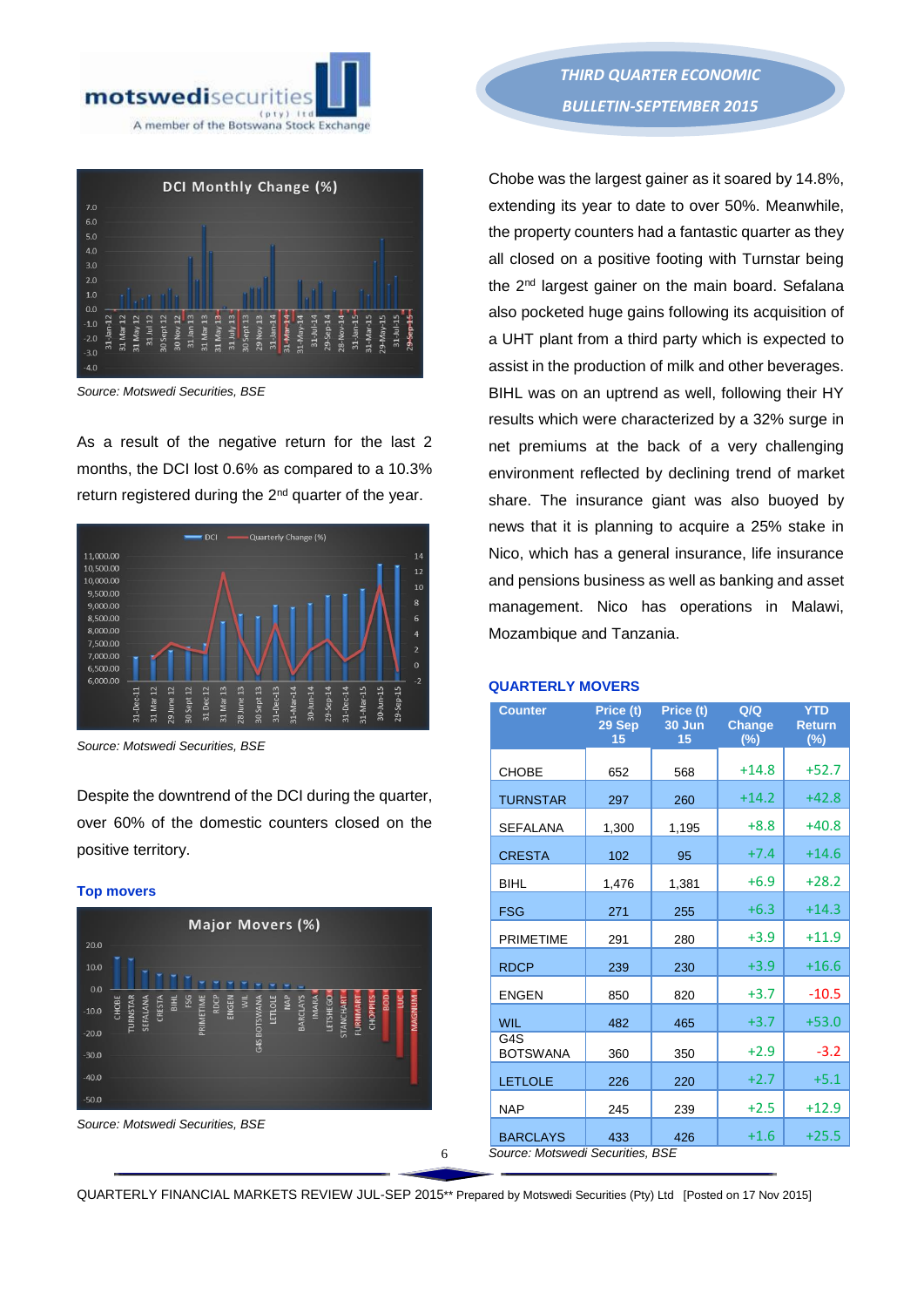

On the downside, numerous counters from the foreign board closed the quarter in the red and also the top 3 largest counters by market cap on the domestic board. Choppies lost 13% as investors cashed in some of the huge gains after the retail giant reached all-time highs; exceeding the P5.00 mark, shortly after its listing on the Johannesburg Stock Exchange. On the financial sector, Letshego tumbled by 3% driven by speculations in the market regarding the anticipated share buyback. Letshego, however, recently concluded negotiations and commercial terms with a third party in Nigeria to acquire a 100% shareholding in a deposit taking financial institution that specializes in micro finance. We view Letshego's strategy as a wise move in order to seek deposit taking, which could help the group ease its cost of borrowing and widen its margins. Other losers for the quarter were the 2 banks FNBB and Stanchart.

# **QUARTERLY SHAKERS**

| <b>Counter</b>   | Price (t)<br>29 Sep<br>15 | Price (t)<br>30 Jun<br>15 | Q/Q<br><b>Change</b><br>(%) | Ytd<br><b>Change</b><br>$(\%)$ |
|------------------|---------------------------|---------------------------|-----------------------------|--------------------------------|
| <b>MAGNUM</b>    | 4                         | 7                         | $-42.9$                     | $-33.3$                        |
| <b>LUC</b>       | 1,132                     | 1,635                     | $-30.8$                     | $-25.8$                        |
| <b>BOD</b>       | 13                        | 17                        | $-23.5$                     | $-67.5$                        |
| <b>FURNMART</b>  | 135                       | 163                       | $-17.2$                     | $-36.0$                        |
| <b>CHOPPIES</b>  | 420                       | 481                       | $-12.7$                     | $+3.4$                         |
| <b>STANCHART</b> | 1,175                     | 1,267                     | $-7.3$                      | $-6.5$                         |
| <b>SHUMBA</b>    | 130                       | 140                       | $-7.1$                      | $+19.3$                        |
| <b>LETSHEGO</b>  | 310                       | 320                       | $-3.1$                      | $+16.5$                        |
| <b>FNBB</b>      | 384                       | 393                       | $-2.3$                      | $+6.1$                         |
| <b>IMARA</b>     | 269                       | 275                       | $-2.2$                      | $+28.1$                        |

*Source: Motswedi Securities, BSE*

*THIRD QUARTER ECONOMIC BULLETIN-SEPTEMBER 2015* 

#### **BSE INDICES**

|                         | 29 Sep 15 | 30 Jun 15 | Q/Q (%) | Ytd $(\%)$ |
|-------------------------|-----------|-----------|---------|------------|
| <b>DCI</b> <sup>↑</sup> | 10,624.32 | 10,690.08 | (0.62)  | 11.82      |
| <b>FCI</b> <sup>↑</sup> | 1,562.92  | 1,571.85  | (0.57)  | (0.93)     |

*Source: Motswedi Securities, BSE* 

After the market took a deep breath, the market cap declined from the P50.46bn to P50.36bn. This was after reaching highs of P51.8bn during the end of July; the highest figure attained during the quarter. The major dip was mainly attributable to the selloff from some of the blue chips on the domestic board.



*Source: Motswedi Securities, BSE* 

Bettabeta and Newplat closed the quarter under review in red territory after shedding 5.3% and 4.5% respectively. However, Newgold pocketed 3.6% to trade at 11,550thebe a unit. During the quarter the 3 ETFs exchanged slightly over 445,000 units which were significantly lower than the 6.3mn which were traded in q2.

| <b>Currency</b>                  | 29 Sep<br>15 | 30 Jun<br>15 | Q/Q<br>(%) | YTD<br>$(\%)$ |
|----------------------------------|--------------|--------------|------------|---------------|
| <b>BETTABETAT</b>                | 3,865        | 4,080        | (5.3)      | (4.8)         |
| NEWGOLD <sup>1</sup>             | 11,550       | 11,150       | 3.6        | 8.2           |
| NEWPLAT <sup>↑</sup>             | 10,075       | 10,550       | (4.5)      | (5.6)         |
| Source: Motswedi Securities, BSE |              |              |            |               |

QUARTERLY FINANCIAL MARKETS REVIEW JUL-SEP 2015\*\* Prepared by Motswedi Securities (Pty) Ltd [Posted on 17 Nov 2015]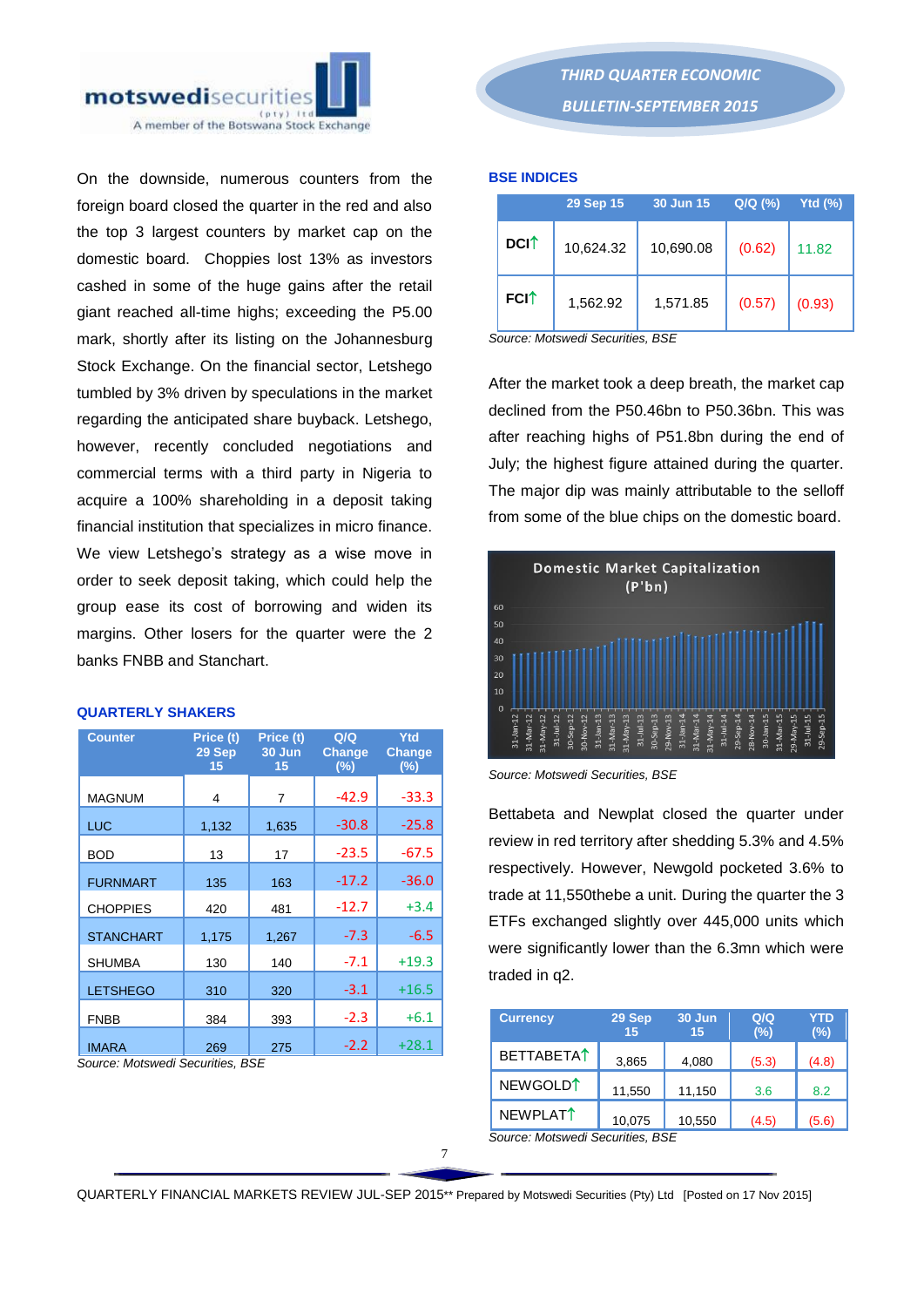

#### **5.0. Industry Overview…**

#### **Banking Margins still under pressure…**

The banking industry prospects have remained unchanged as interest rates declined further (from 6.5% to 6% recently) while liquidity remained a challenge and ROEs continued to slide. Due to the low interest rates, NIMs came under pressure, declining from an average of over 10% in 2013 to less than 9% in 2014. Going forward we expect the same downward trend to persist at least for the next 2 years, as subdued economic indicators might propel policy makers to put in some more accommodative measures by reducing interest rates further.



*Source: Motswedi Securities calculations* 

Following the reserve requirement ratio reduction by the central bank during q2, there has been some relief with regard to liquidity constraints. Currently the intermediation ratio was about 77%; slightly up from 76% during the end of q2. Given the relatively low incentive for savers, we believe banks could struggle to accumulate more deposits which could pose upside pressure on interest expense and ultimately weighing down on profitability. Therefore considering the pressure on NIMs and liquidity

*THIRD QUARTER ECONOMIC BULLETIN-SEPTEMBER 2015* 

constraints we take a cautious stance to the banking industry.

However, we reiterate there is room for growth on the non-interest avenue which could be driven by new products, utilization of innovation and corporate deals among others, in order to hedge the risk from the low interest rate environment. FNBB has been taking the lead in this space and is the only listed bank which is able to fully cover its non-interest expenses with non-interest income.

#### **Property space...**

Due to challenges of finding value within the domestic board, investors have shown more interest towards the property space. There has been marginal growth though, on rental incomes generally across board. This has been mainly at the back of increased competition on the 2 major property sectors; retail and office, of which most of the listed counters are mostly exposed to. However, there has been game changes in terms of expansion of portfolios even outside the country, with some of the counters entering challenging economies like SA. We embrace the move (though with caution) as our worry remain on vacancies within the office space. The retail sector (though tends to have minimal or no vacancies) remain under challenge as competition, brought by emergence of new malls, could stunt rental income growth going forward. Given the very challenging market with limited growth, we view the property sector as a diversification strategy as they offer relatively high dividend yields which we expect to remain stable going forward, backed by sustainability of cash flows.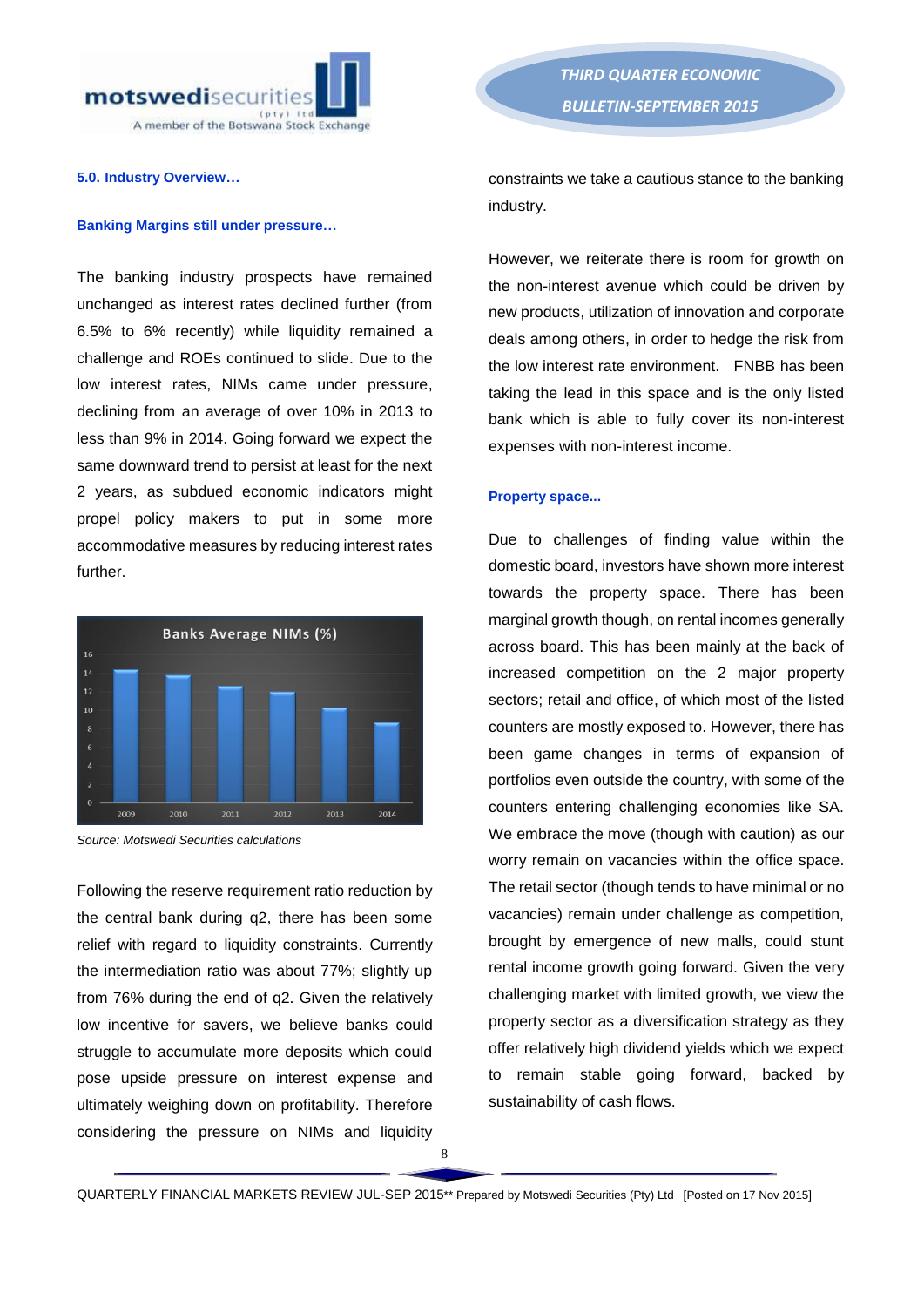

# **Tourism & Leisure sector face challenges of gloomy global growth outlook...**

The tourism sector was not very active this quarter as investors felt the counters were fairly priced. This was at the backdrop of a very fragile global landscape characterized by slowdown in China, posing threat to the global growth. The financial turbulence in the Eurozone, also led to capital flight, affecting the EUR/BWP exchange rate which could have an impact on tourists' turnover rates and ultimately affect the sector. Going forward, a stronger dollar could be fruitful to the tourism space in terms of price competitiveness, although global growth slowdown could weigh down on growth. We anticipate marginal growth from the industry for the FY'16.

# **Like for like growth under pressure on the retail space…**

outside Botswana which expose the domestic retail  $_{9}$ The retail expansionary phase continued as we saw further growth by Choppies and Sefalana outside the country leading to double digits topline growth. However, the increased competition propelled by low entry barriers, has led to like for like growth coming under pressure, gross profit (GP) margins slacking and increased capital expenditure (capex), leading to net profit margins (NPMs) declining. We expect the NPMs to weaken further due to limited growth locally signalled by declining trends of market share. Meanwhile, inflation has been on a downfall, easing pressure on consumer disposable incomes. The low fuel prices could also free up consumer disposable incomes, which could be channelled to spending and potential boosting the retail sector. However, we remain very concerned about growth

counters to more competition with some of the heavy giants within the continent such as Shoprite and Spar.

#### **6.0. Foreign Exchange Market Developments**

The Pula was weaker against most of its major trading peers during the quarter though it gained traction to the rand. The BWP/USD strength complements price competitiveness of our diamonds and other exports to most developed economies. On the other hand, the stronger pula to the rand has been mainly effective in terms of curbing imported inflationary pressures from SA. On a year to date the pula has firmed by 9% to the rand.

#### **Domestic (Pula Exchange rates)\***

| 29 Sep<br>15 | 30 Jun<br>15 | Q/Q<br>(%) | <b>YTD</b><br>$(\%)$ |
|--------------|--------------|------------|----------------------|
| 0.094        | 0.1004       | (6.37)     | (10.56)              |
| 1.3285       | 1.2208       | 8.82       | 9.17                 |
| 0.0833       | 0.0931       | (10.53)    | (3.70)               |
| 0.0619       | 0.0679       | (8.84)     | (8.30)               |
| 11.22        | 12.05        | (6.89)     | (10.81)              |
|              |              |            |                      |

*\*= The rates as produced by the Bank of Botswana are for information* 

*purposes only and do not represent the rate that may be offered for any foreign exchange transactions.*

The rand was on a weaker footing during the quarter, on the Greece crisis, lackluster Chinese economic data and domestic woes led by slowdown in economic growth trends. The unit started on a positive footing, as investors were upbeat about a solution to the dragging Greece turmoil which has raised jitters about a default and potential withdrawal from the Eurozone. The bears came on board, feeding on a deluge of weaker Chinese data which

QUARTERLY FINANCIAL MARKETS REVIEW JUL-SEP 2015\*\* Prepared by Motswedi Securities (Pty) Ltd [Posted on 17 Nov 2015]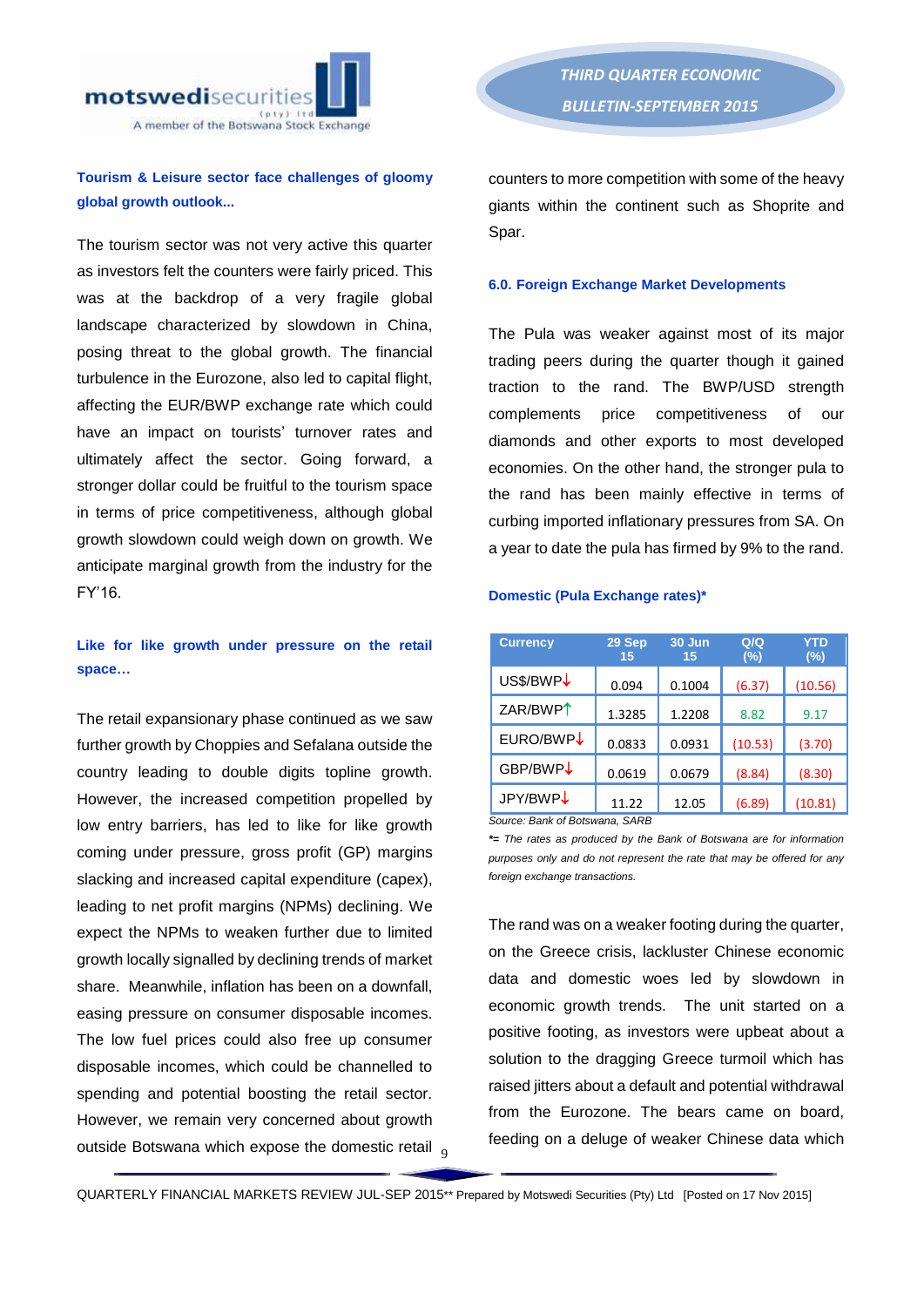

raised concerns about global growth, leading the rand to breach the R14/\$ mark. Meanwhile People Bank of China took a bold move to devalue the yuan, following downbeat Chinese trade data. On the domestic front, SA maunfacturing output tumbled by 0.2% y/y in August while mining production grew by 3.8%; slower than the previous 2 months growth.

Going forward we expect the rand to remain under more selling pressure at the back of domestic disruptions and looming mining stoppages. With inflation still at the top end of SARB target range, we could see the central banking excersing monetary tightening, hiking rates slightly above 6% in order to curtail a softening ZAR, though tumbling economic growth might need the central bank to offer more stimulus.



*Source: South African Reserve Bank*

# **7.0. International Commodity Markets- Brent crude weaker on oversupply woes...**

## **Brent crude oil**

Brent crude oil was on a losing streak this quarter as worries of an oil flush weighed on prices, with insufficient support from US crude stockpiles data which reflected a blurred trend of crude consumption during the quarter. The commodity started the

quarter on a relatively higher footing trading at \$62.5/barrel as traders were a bit sceptical about if the Tehran nuclear deal would materialize. However, by mid-quarter, lacklustre Chinese PMI data coupled with a stronger dollar pushed prices to reach its lowest levels for the quarter of \$43.5/barrel. Meanwhile, US weekly crude stockpiles data showed a mixed bag albeit biased to the upside, revealing signs of sluggish crude demand in the US, weighing down on prices.



*Source: Bloomberg*

Going forward, we believe the Tehran nuclear program is on the "driving seat" as western powers are almost at closing a deal which could result in Iranian sanctions being lifted, thus more crude output and raising potential oversupply woes in the market. China through the quarter was also a major concern, with subdued economic growth indicators leaving investors questioning "where would potential growth come from…?"

We are still taking a bearish stance on prices as global growth concerns led by China would most likely weigh on demand. There are also underlying signs that OPEC has been pumping more than its monthly target output which could also exacerbate the global glut jitters in the market. We find relatively